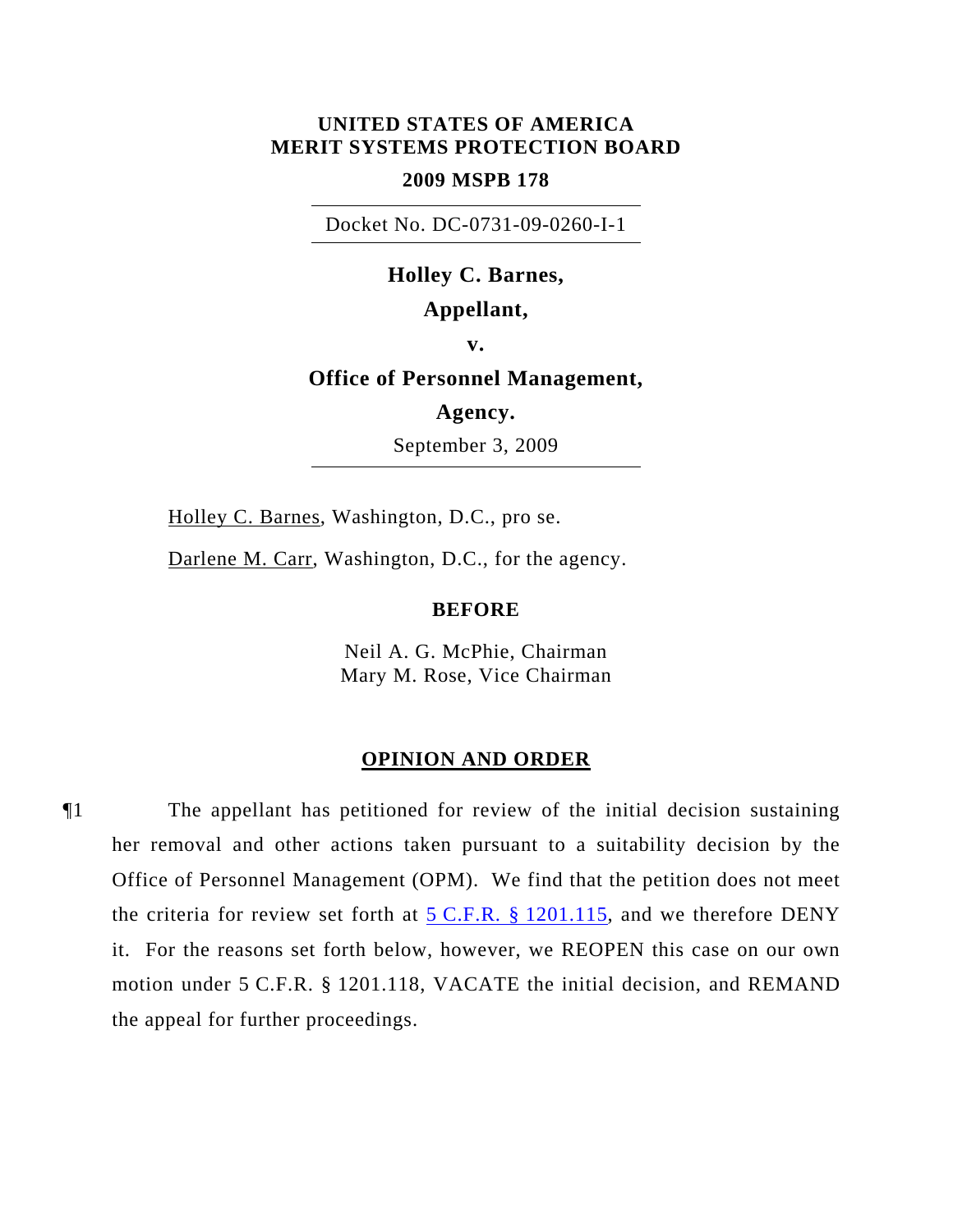#### BACKGROUND

¶2 On November 12, 2006, the Department of Homeland Security, Citizenship and Immigration Services (CIS), hired the appellant as a GS-13 Adjudication Officer, on a career-conditional appointment subject to a 1-year probationary period. *See* Initial Appeal File (IAF), Tab 4, Subtab 2cc. By letter dated December 1, 2008, OPM informed the appellant that it had found her unsuitable for her position and had taken the following actions: (1) directed CIS to remove her from the rolls within 5 work days of its receipt of the decision; (2) cancelled any reinstatement eligibility obtained from her appointment or any other eligibilities she may have had on existing competitive registers; and (3) debarred her from competition for, or appointment to, any position in the competitive service for a period of 3 years ending December 1, 2011. IAF, Tab 4, Subtab 2b at 1; *see id.* at 12 (OPM's letter directing CIS to remove the appellant). The record does not include an SF-50 recording the appellant's removal, but neither party disputes that CIS complied with OPM's instruction.

¶3 The appellant appealed OPM's action, but she did not request a hearing. IAF, Tab 1 at 2. The administrative judge found that the Board had jurisdiction over the appeal under [5 U.S.C. § 7701](http://www.law.cornell.edu/uscode/5/7701.html) and [5 C.F.R. § 731.501](http://frwebgate.access.gpo.gov/cgi-bin/get-cfr.cgi?YEAR=current&TITLE=5&PART=731&SECTION=501&TYPE=PDF). IAF, Tab 5 at 1. On the written record, the administrative judge sustained the charge and OPM's suitability actions. *Id.*, Tab 9, Initial Decision. In her petition for review, the appellant argues that the charge against her should not have been sustained, and that she is suitable for her former position. Petition for Review File, Tab 1 at 4, 8. OPM has responded in opposition to the petition for review. *Id.*, Tab 3.

#### ANALYSIS

¶4 The appellant's allegations and arguments do not show error in the initial decision. As in *Aguzie v. Office of Personnel Management*, 2009 MSPB 177, however, we REOPEN this case to address the question, not raised below or on petition for review, of whether the appellant is entitled to appeal her removal to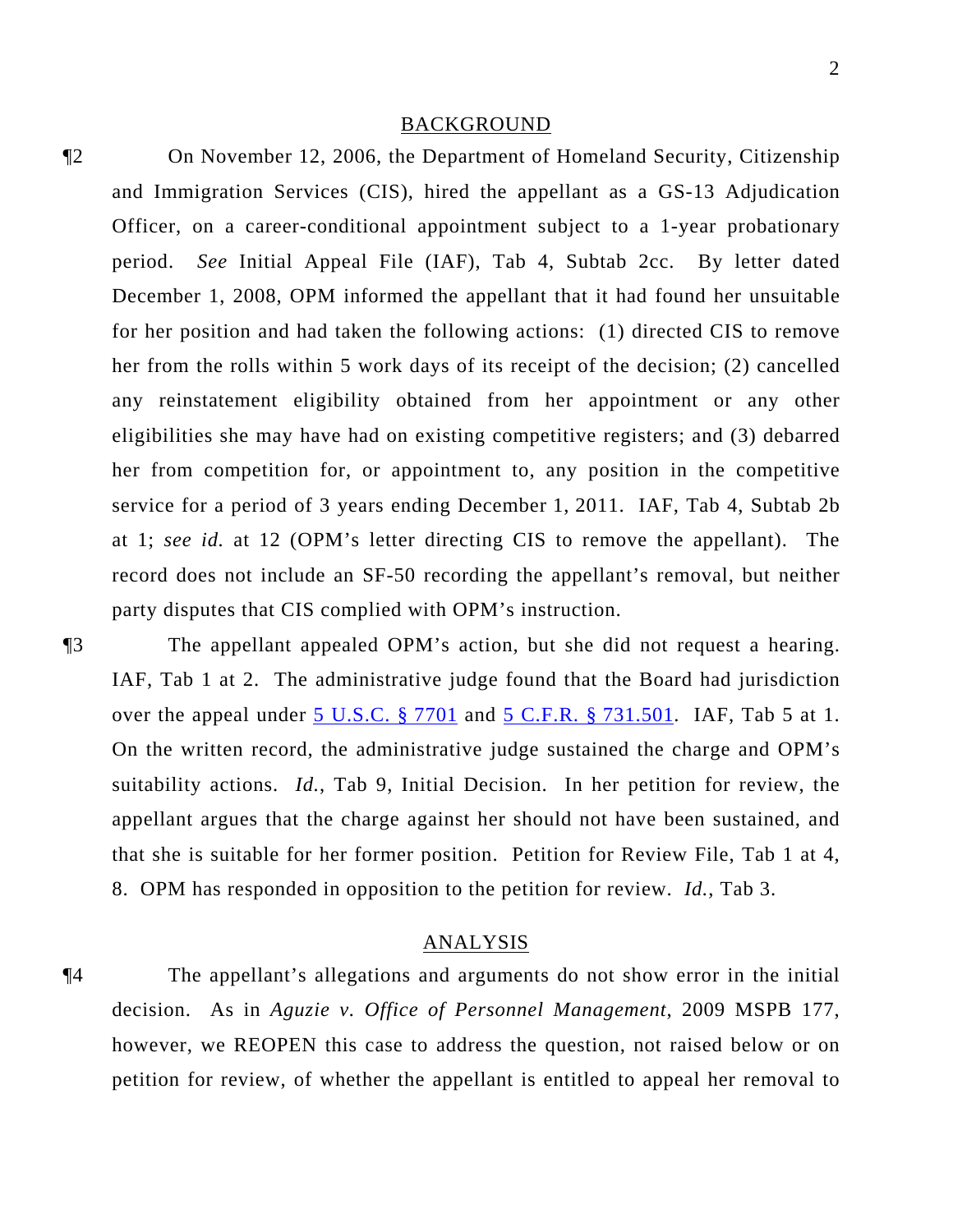the Board as an adverse action under 5 U.S.C. chapter 75, subchapter II. Like the appellant in *Aguzie*, the instant appellant, at the time of her removal, occupied a competitive service position and had completed her 1-year probationary period. *See* IAF, Tab 4, Subtab 2cc. She therefore satisfies the definition of an "employee" at  $5 \text{ U.S.C. } \frac{2511}{a}(1)(A)$  and, as a consequence, may have a statutory right to appeal her removal as an adverse action under chapter 75, subchapter II, notwithstanding OPM's characterization of the removal as an action under 5 C.F.R. part 731. *See Aguzie*, 2009 MSPB 177, ¶¶ 4 n.2, 6.

¶5 As *Aguzie* sets forth, our jurisdiction over adverse actions under 5 U.S.C. chapter 75, subchapter II, includes the authority to mitigate penalties. *Id.* ¶ 5; *see Douglas v. Veterans Administration*, [5 M.S.P.R. 280,](http://www.mspb.gov/netsearch/getdecision.aspx?volume=5&page=280) 296 (1981). Further, the respondent in an adverse action appeal under 5 U.S.C. chapter 75, subchapter II, would be the appellant's employing agency, which actually effected the removal action, rather than OPM. *See Aguzie*, 2009 MSPB 177, ¶ 5. In addition, as we indicated in *Aguzie*, 2009 MSPB 177, ¶ 6, while OPM's current suitability regulations may purport to exclude removals effected pursuant to an OPM suitability decision from the Board's jurisdiction under 5 U.S.C. chapter 75, subchapter II, the effectiveness of such an attempted exclusion is in doubt.

### ORDER

¶6 The initial decision is VACATED. On remand, the parties shall be provided an opportunity to brief the question of whether the appellant is entitled to appeal her removal under  $5 \text{ U.S.C. }$  § 7513(d), and, if so, whether the other actions on appeal, i.e., debarment and cancellation of eligibilities, remain within the Board's jurisdiction under  $5$  C.F.R.  $\S$  731.501. Should the administrative judge find that the appellant has appeal rights under [5 U.S.C. § 7513\(](http://www.law.cornell.edu/uscode/5/7513.html)d), the appellant shall be granted 30 days from the date of the remand decision in which to file a timely appeal of her removal, with CIS as the respondent agency. Should the administrative judge find that one or more of the suitability actions on appeal